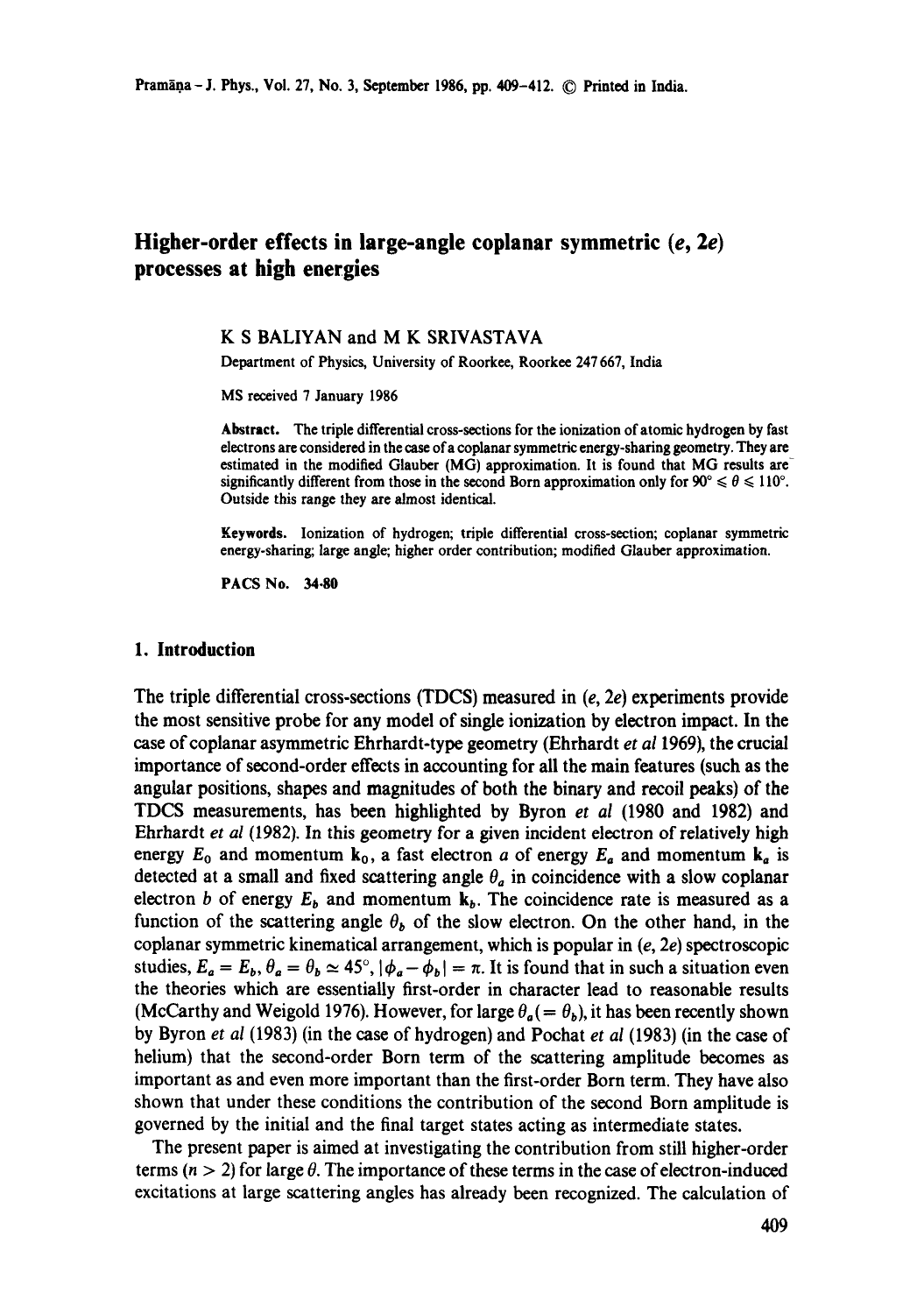higher-order terms is very difficult. However, a workable procedure which has been used in recent years with reasonable success, is the modified Glauber (MG) approximation (Byron and Joachain 1975; Gien 1976). Here the second-order term  $f_{G_2}$  in the Glauber scattering amplitude  $f<sub>G</sub>$  which is lacking in the off-shell intermediate scattering, is replaced by the second-order Born term. The MG scattering amplitude is given by

$$
f_{\rm MG} = f_{\rm G} + f_{\rm B2} - f_{\rm G2}.
$$
 (1)

The present authors (Baliyan and Srivastava 1985) recently used this approximation to analyze the coplanar asymmetric data of Lohmann *et al* (1984) for the ionization of hydrogen by 250 eV incident electrons. It is found to lead to better agreement with the measurements compared to the second Born approximation. This study is however limited to small  $\theta_a$  and small  $E_b$ . Presently we are interested in the symmetric energy sharing and large  $\theta_a(=\theta_b)$ . One may object to the use of the Glauber approximation at large angles. However, several studies of elastic and inelastic scattering have shown that its predictions are quite satisfactory and the corresponding MG results show an improved agreement with the experimental data (see, for example, Gien 1979).

### **2. Calculation**

We shall consider TDCS for the ionization of atomic hydrogen,

$$
\frac{\mathrm{d}^3 \sigma}{\mathrm{d}\Omega_a \,\mathrm{d}\Omega_b \,\mathrm{d}E_a} = \frac{k_a k_b}{k_0} |f_{\text{MG}}|^2. \tag{2}
$$

The amplitude  $f_G$  in (1) is evaluated by following the method of Roy *et al* (1981). The second Born amplitude  $f_{B2}$  is estimated by using the method of Byron *et al* (1983). It involves contributions coming from the ground and the continuum states as intermediate states. The procedure for evaluating  $f_{G2}$  is given in Baliyan and Srivastava (1985). Here we outline the main steps. The amplitude  $f_{G2}$  is given by Yates (1974):

$$
f_{G2} = \frac{i}{\pi k_0} \int \frac{\mathrm{d}\mathbf{p}}{\mathbf{p}^2 |\mathbf{K} - \mathbf{p}|^2} \langle \phi_f | B(\mathbf{p}) B(\mathbf{K} - \mathbf{p}) \phi_i \rangle, \tag{3}
$$

where  $\mathbf{K} = \mathbf{k}_0 - \mathbf{k}_a$  and

$$
B(\mathbf{p}) = 1 - \exp(i\mathbf{p} \cdot \mathbf{b}),\tag{4}
$$

for a transition from the initial state  $\phi_i$  to the final state  $\phi_f$ . In the present case

$$
\phi_i = \pi^{-1/2} \exp(-\lambda r), \quad \lambda = 1,
$$
\n(5)

$$
\phi_f = (2\pi)^{-3/2} \exp(-\pi \alpha/2) \Gamma \ 1 - i\alpha
$$
  
×  $\exp(i\mathbf{k}_b \cdot \mathbf{r})_1 F_1(i\alpha, 1, -ik_b r - i\mathbf{k}_b \cdot \mathbf{r}), \quad \alpha = -1/k_b.$  (6)

The cylindrical coordinates are used with the target-electron position vector written as  $r = b + z\hat{z}$ , z-axis is taken perpendicular to the momentum transfer direction and p is a two-dimensional vector in the plane of b. The matrix element in (3) is evaluated by expressing the confluent hypergeometric function in terms of the integral representa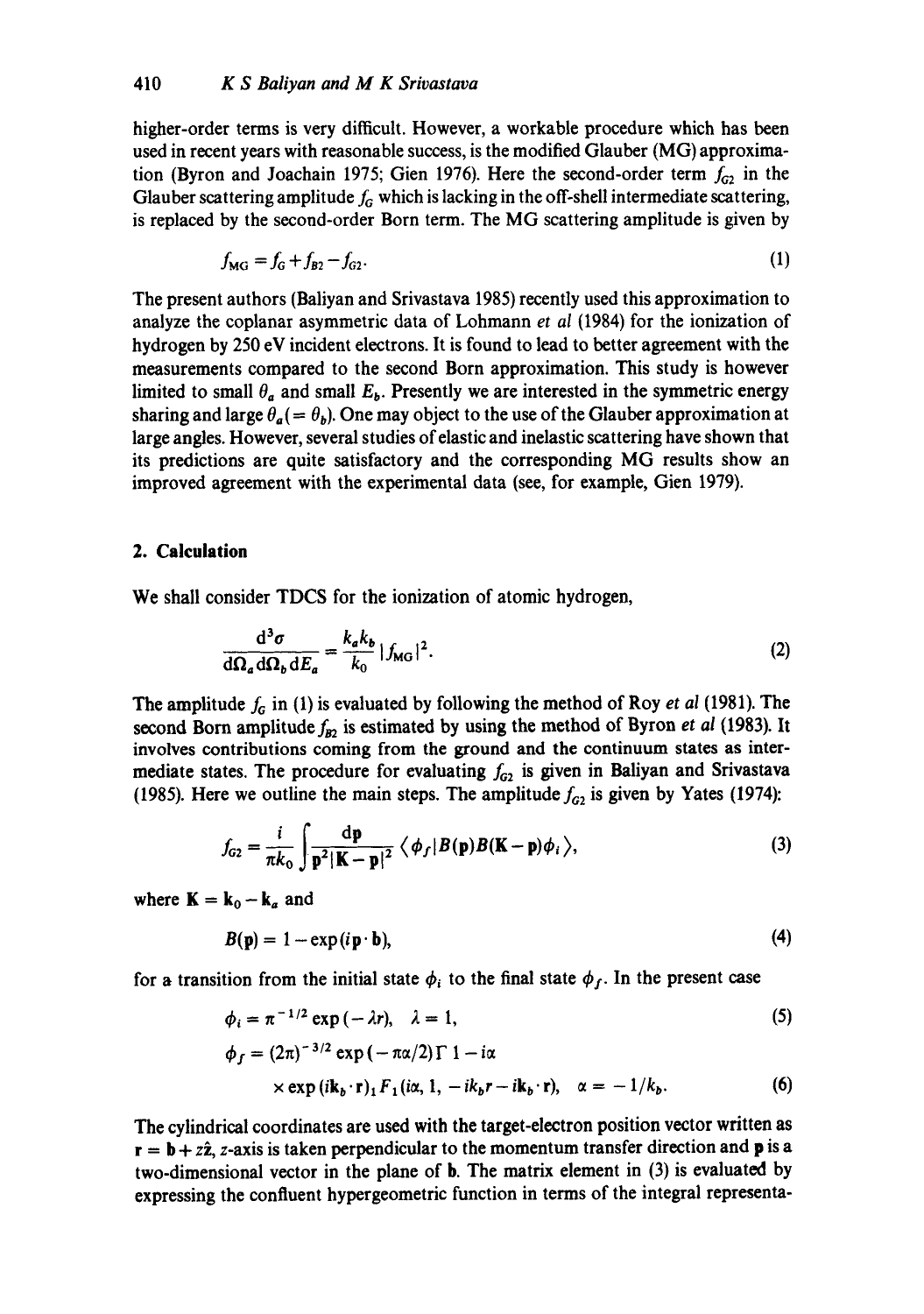**tion (Roy** *et al* **1981):** 

$$
{}_1F_1(i\alpha, 1, z) = \frac{1}{2\pi i} \oint_C dt \ t^{-1 + i\alpha} (t - 1)^{-i\alpha} \exp(zt). \tag{7}
$$

**The result is** 

$$
\langle \phi_f | B(\mathbf{p}) B(\mathbf{K} - \mathbf{p}) | \phi_i \rangle
$$
  
=  $\frac{D}{2\pi i} \frac{d}{d\lambda} \oint_C dt t^{-1-i\alpha} (t-1)^{i\alpha} \sum_{i=1}^4 \frac{c_i}{A(\mathbf{u}_i) - B(\mathbf{u}_i)t}$   
=  $D \frac{d}{d\lambda} \sum_{i=1}^4 c_i \left(1 - \frac{B(\mathbf{u}_i)}{A(\mathbf{u}_i)}\right)^{i\alpha} / A(\mathbf{u}_i),$  (8)

**where** 

$$
D = -i 2^{1/2} \Gamma \ 1 + i\alpha \exp(-\pi \alpha/2)/\pi,
$$
  

$$
c_1 = c_2 = -c_3 = -c_4 = 1,
$$



**Figure I. The triple differential cross section (in a.u.) for the ionization of atomic hydrogen for the case of coplanar symmetric energy-sharing geometry with**  $E_0 = 250 \text{ eV}$ **,**  $E_a = E_b = 118.2 \text{ eV}$  **as a** function of  $\theta$ (=  $\theta_a = \theta_b$ ). B1, first Born approxi**mation; B2, second Born approximation; MG, modified Glauber approximation.** 

**Figure 2. Same as for figure 1 but for Eo**  $= 500 \text{ eV}, E_a = E_b = 243.2 \text{ eV}.$